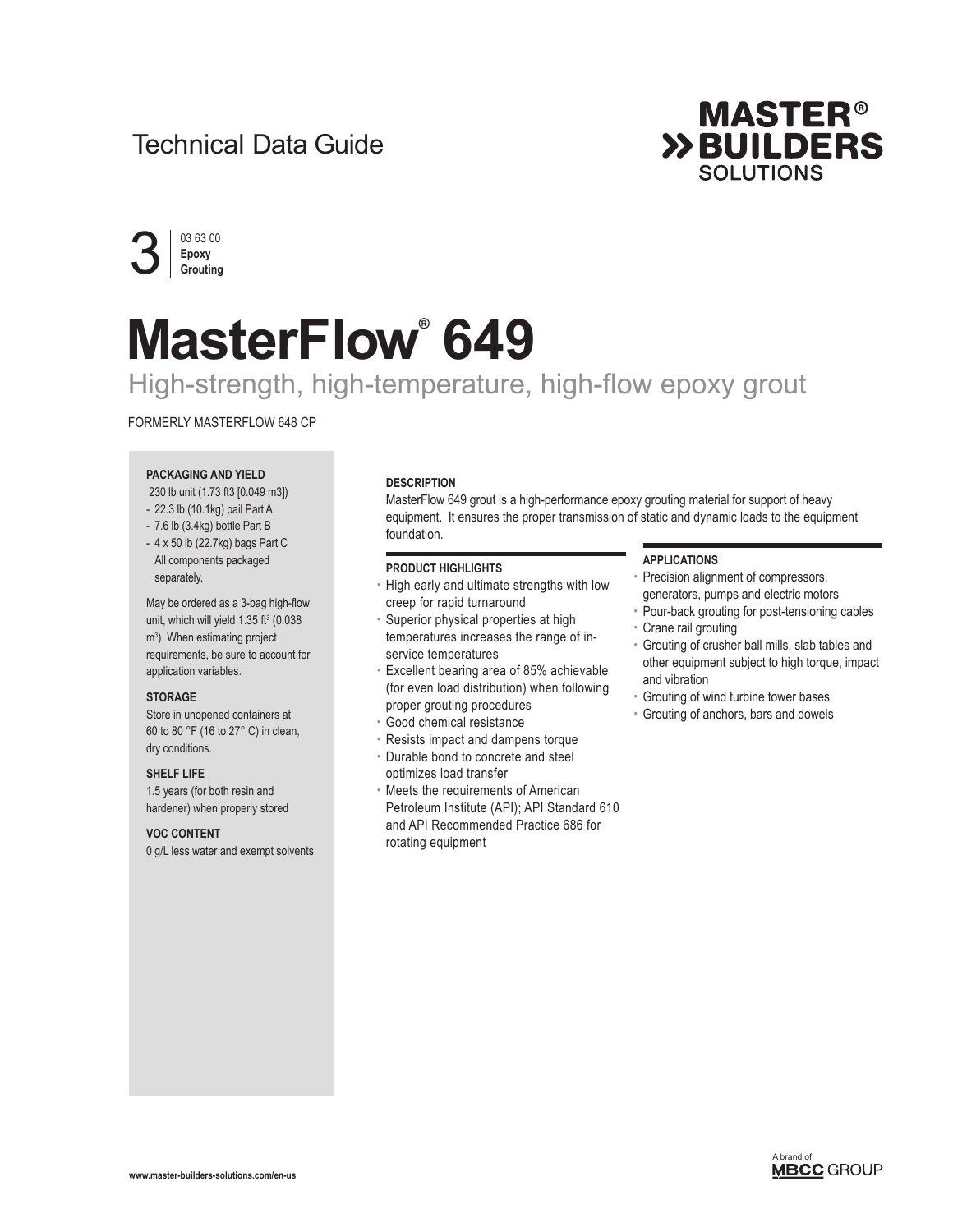#### **Technical Data**

**Composition**

MasterFlow 649 grout is three-component modified epoxy-resin-based grout.

**Test Data**

| <b>PROPERTY</b>                                                                                                                                                                                                          |                                                                                                                                         | <b>RESULTS</b>                                                                                                                                              |                                                                                                                                         | <b>TEST METHOD</b>                    |
|--------------------------------------------------------------------------------------------------------------------------------------------------------------------------------------------------------------------------|-----------------------------------------------------------------------------------------------------------------------------------------|-------------------------------------------------------------------------------------------------------------------------------------------------------------|-----------------------------------------------------------------------------------------------------------------------------------------|---------------------------------------|
| Compressive strength, psi (MPa), when cured at:<br>Cure rate, filled 6.25 : 1<br><b>Hours</b><br>8<br>16<br>24<br>48                                                                                                     | 55° F (13° C)<br>1,300<br>(9)<br>9,400<br>(65)                                                                                          | 73° F (23° C)<br>700<br>(5)<br>7,000<br>(48)<br>11,500 (81)<br>16,400 (115)                                                                                 | $90^{\circ}$ F (32 $^{\circ}$ C)<br>9,400 (65)<br>13,700 (96)<br>16,000 (112)<br>18,500 (130)                                           | 2 by 2" cubes<br>ASTM C 579 modified. |
| 72<br>96                                                                                                                                                                                                                 | 13,900 (96)<br>16,700 (115)                                                                                                             | 17,100 (118)<br>18,000 (124)                                                                                                                                | 19,000 (134)<br>20,000 (141)                                                                                                            |                                       |
| Tensile strength, psi (MPa),<br>filled 6.25 : 1                                                                                                                                                                          |                                                                                                                                         | 2,300 (16)                                                                                                                                                  |                                                                                                                                         | ASTM C 307                            |
| Modulus of elasticity, psi (GPa)<br><b>Test Temp</b><br>$^{\circ}$ F ( $^{\circ}$ C)<br>76 (24)<br>110 (43)<br>125 (52)<br>140 (60)<br>155 (68)                                                                          | 5.75<br>$2.5 \times 10^6$ (18)<br>$2.1 \times 10^6$ (15)<br>$2.0 \times 10^6$ (14)<br>$1.6 \times 10^{6}$ (11)<br>$0.7 \times 10^6 (5)$ | <b>Fill Ratios</b><br>6.25<br>$2.5 \times 10^6$ (18)<br>$2.3 \times 10^6$ (16)<br>$2.1 \times 10^6$ (15)<br>$1.7 \times 10^6$ (12)<br>$0.7 \times 10^6$ (5) | 6.75<br>$2.6 \times 10^6$ (18)<br>$2.3 \times 10^6$ (16)<br>$2.1 \times 10^6$ (15)<br>$1.8 \times 10^{6}$ (12)<br>$0.9 \times 10^6$ (6) | ASTM C 580                            |
| Flexural strength, psi (MPa), filled 6.25 : 1, cured 7 days at 73° F (23° C)<br>$^{\circ}$ F ( $^{\circ}$ C)<br>76 (24)<br>140 (60)<br>170 (77)                                                                          | 4,600 (32)<br>4,200 (29)<br>2,100(15)                                                                                                   |                                                                                                                                                             |                                                                                                                                         | ASTM C 580                            |
| Creep, in/in                                                                                                                                                                                                             | Over 24 hours<br>Over 1 year<br>Over 10 years                                                                                           | $2.8 \times 10^{-3}$<br>$3.7 \times 10^{-3}$<br>$4.0 \times 10^{-3}$                                                                                        |                                                                                                                                         | Test Method STS 22.2                  |
| Shrinkage, unrestrained<br>linear, in/in, filled 6.25:1                                                                                                                                                                  |                                                                                                                                         | 0.00065                                                                                                                                                     |                                                                                                                                         | ASTM C 531                            |
| Coefficient of thermal expansion, in/in/° F (cm/cm/° C), filled 6.25 : 1<br>$31 - 74$ °F<br>$(0 - 23^{\circ} \text{ C})$<br>74 – 110° F<br>$(23 - 43^{\circ} \text{ C})$<br>74 – 210° F<br>$(23 - 99^{\circ} \text{ C})$ |                                                                                                                                         | $11.8 \times 10^{-6}$ (21.2 x 10 <sup>-6</sup> )<br>13.0 x 10 <sup>-6</sup> (23.4 x 10 <sup>-6</sup> )<br>21.8 x 10-6 (39.2 x 10-6)                         |                                                                                                                                         | ASTM C 531                            |
| Water absorption, %, filled 6.25 : 1                                                                                                                                                                                     |                                                                                                                                         | 0.076                                                                                                                                                       |                                                                                                                                         | <b>ASTM C 413</b>                     |
| Bond strength to steel, tension, psi (MPa)<br>73° F (23° C)<br>140 $^{\circ}$ F (60 $^{\circ}$ C)                                                                                                                        |                                                                                                                                         | 3,100(21)<br>2,000 (14)                                                                                                                                     |                                                                                                                                         | Michigan DOT                          |
| Bond strength to steel, shear, psi (MPa)<br>73° F (23° C)<br>140° F (60° C)                                                                                                                                              |                                                                                                                                         | 5,000 (35)<br>2,000(14)                                                                                                                                     |                                                                                                                                         | Michigan DOT                          |
| Density, $lb/ft^3$ (kg/m <sup>3</sup> )<br>Filled 5.75:1<br>Filled 6.25:1<br>Filled 6.75:1                                                                                                                               |                                                                                                                                         | 129 (2,064)<br>131 (2,096)<br>133 (2,128)                                                                                                                   |                                                                                                                                         | ASTM C 905                            |
| Volume per unit, filled 6.75 : 1                                                                                                                                                                                         |                                                                                                                                         | 1.73 ft <sup>3</sup> (0.049 m <sup>3</sup> )                                                                                                                |                                                                                                                                         |                                       |
| Impact strength                                                                                                                                                                                                          |                                                                                                                                         | Better than concrete                                                                                                                                        |                                                                                                                                         |                                       |
| Abrasion resistance                                                                                                                                                                                                      |                                                                                                                                         | Better than concrete                                                                                                                                        |                                                                                                                                         |                                       |

Test results are averages obtained under laboratory conditions. Expect reasonable variations.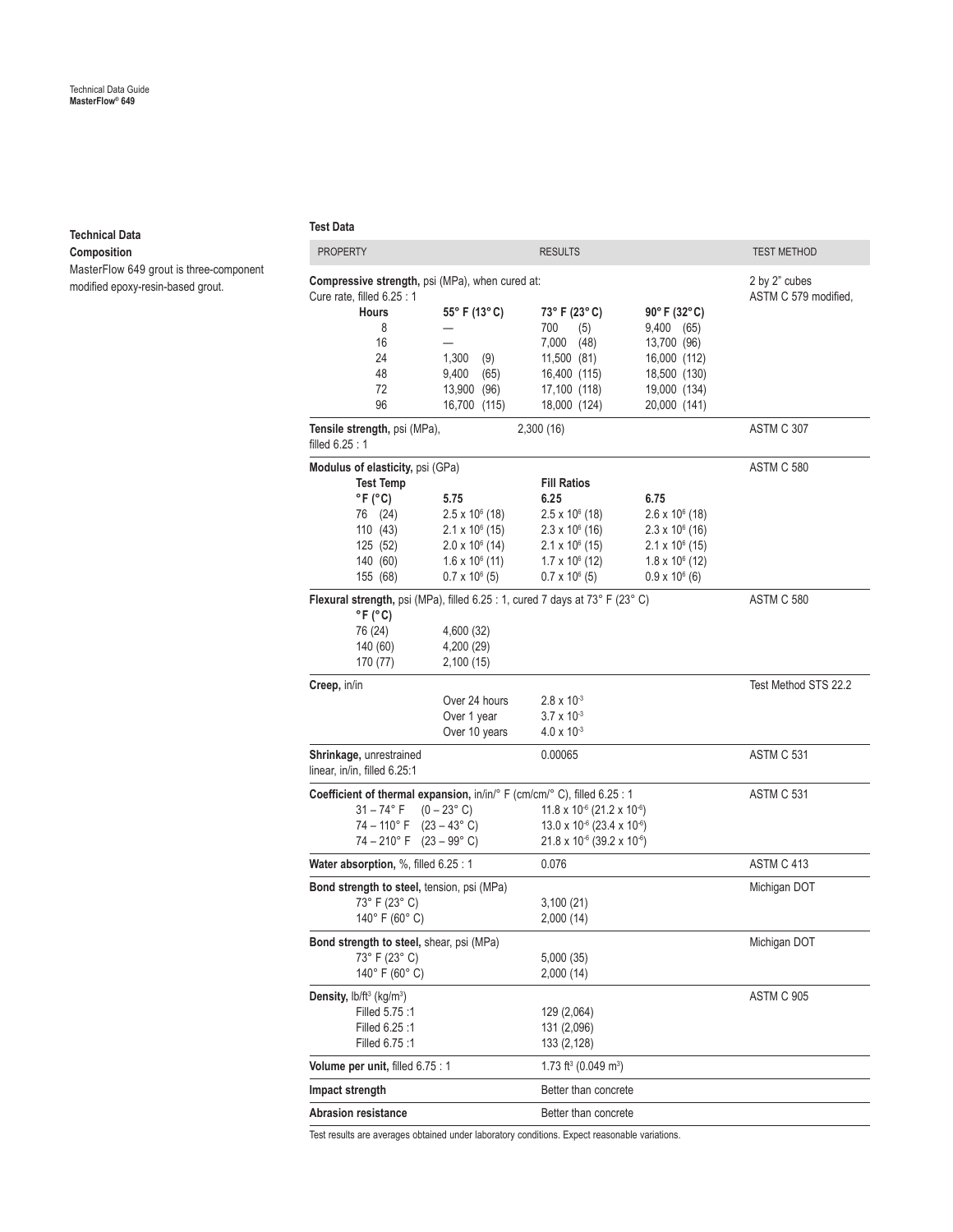#### **Materials Removed or Added**

| <b>TEMPERATURE</b><br>$\degree$ F ( $\degree$ C) | THIN POURS OR LONG<br><b>FLOW DISTANCES</b><br><b>UNDER EQUIPMENT</b> | <b>STANDARD</b><br><b>POURS</b> | THICK POURS,<br>OPEN AREAS, OR SHORT<br><b>FLOW DISTANCES</b> |
|--------------------------------------------------|-----------------------------------------------------------------------|---------------------------------|---------------------------------------------------------------|
| Above 90 (32)                                    |                                                                       |                                 | $1/2 - 1$ bag (Add 3.8 L)                                     |
| $70 - 90(21 - 32)$                               | Up to $1/2$ bag                                                       |                                 | $1/2$ bag                                                     |
| $50 - 70(10 - 21)$                               | $1/2$ to 1 bag                                                        | $1/2$ bag                       | $1/2$ bag                                                     |

#### **HOW TO APPLY SURFACE PREPARATION**

- **1.**Cure the foundation until design strength of the concrete is achieved and foundation is dry. Use the recommended procedure according to ACI 351.1R, Grouting Between Foundations and Bases for Support of Equipment and Machinery.
- **2.**The surface to be grouted must be clean, strong, and roughened to a CSP of 5–10, permit proper bond. Do not use a bushing hammer.
- **3.**Chamfer the edge of the concrete 45 degrees to about a 2" (51mm) width.

**Figure 1 - Regular Equipment**



#### **Key:**

- A. Concrete Foundation D. Anchor Bolt
- B. Grout E. Anchor Bolt Sleeve Seal
- C. Equipment Base F. Form
- **4.**If an anchor bolt sleeve is to be filled, be sure all water is removed. Use a siphon, vacuum pump, or rubber hose and bulb. Remove the residual moisture by either forced air or evaporation.
- 5. Seal the anchor bolt hole with felt, foam rubber, 1. Protect the foundation and equipment from or other means.
- **6.**Cover all shims and leveling screws with putty or clay to keep the grout from adhering. Use model clay, glazing putty, or anything with a putty consistency that will stick but not harden. Shims or jack pockets may be formed with wood, and forms filled with damp sand.
- **7.**Remove shims or jack screws after the grout cures.
- following ICRI Technical Guideline No. 310.2 to **8.**Shade the foundation from direct sunlight for at least 24 hours before and 48 hours after grouting.

#### **EQUIPMENT**

- **1.**If rust scale is present, abrade the bonding surfaces of the base to be grouted; it must be free of coatings, wax, grease, or scale. Mechanical methods, such as grinding or sanding, will suffice, but do not produce as high a bond strength as sandblasting.
- **2.**Primer should be used ONLY when a long delay between cleaning and grouting could allow excessive rusting or contamination. If the base must be primed, use MasterEmaco ADH 1090 RS from Master Builders Solutions. If the primer has been on the surface for more than 1 month, abrade and solvent wipe it so that no residue remains.
- **3.**The grout should come up at least 3/4" (19 mm) onto the equipment. Protect the area above it with masking tape.
- **4.**To facilitate cleanup, wax or cover all surfaces where the grout may splash or spill.

#### **FORMING**

- rain or moisture. Water will prevent grout bond and inhibit cure.
- **2.**Seal off areas that will not be grouted.
- **3.**Place forms no greater than 6" (152 mm) away from the edge of the individual base rail or sole- plate on the sides where the grout is not being poured. Excessive edges create thermal stress and result in excessive cracking. Formwork edges should allow enough room to accommodate pouring of the grout and accommodate a headbox,
- is used. Shoulders should be a maximum of 6" in width. However, this may vary depending on the application. Moderate to large-size equipment and difficult or narrow placement applications should utilize an extended head form (headbox) to create additional head pressure and to enhance placement. Consult your Master Builders Solutions representative for specific recommendations.
- **4.**Before erecting the forms, cover them with extra-heavy coats of paste wax. Forms can be shellacked before waxing to improve release. Keep wax off concrete and steel surfaces. As an alternative to waxing, a polyethylene or other nonbondable film may be used as a release agent. The top of the form should extend at least 3/4" (19 mm) above the bottom of the rail or plate.
- **5.**Forms must be liquid tight. Seal forms to vertical concrete surface by applying putty, foam, or caulk below top of concrete and then press form into place.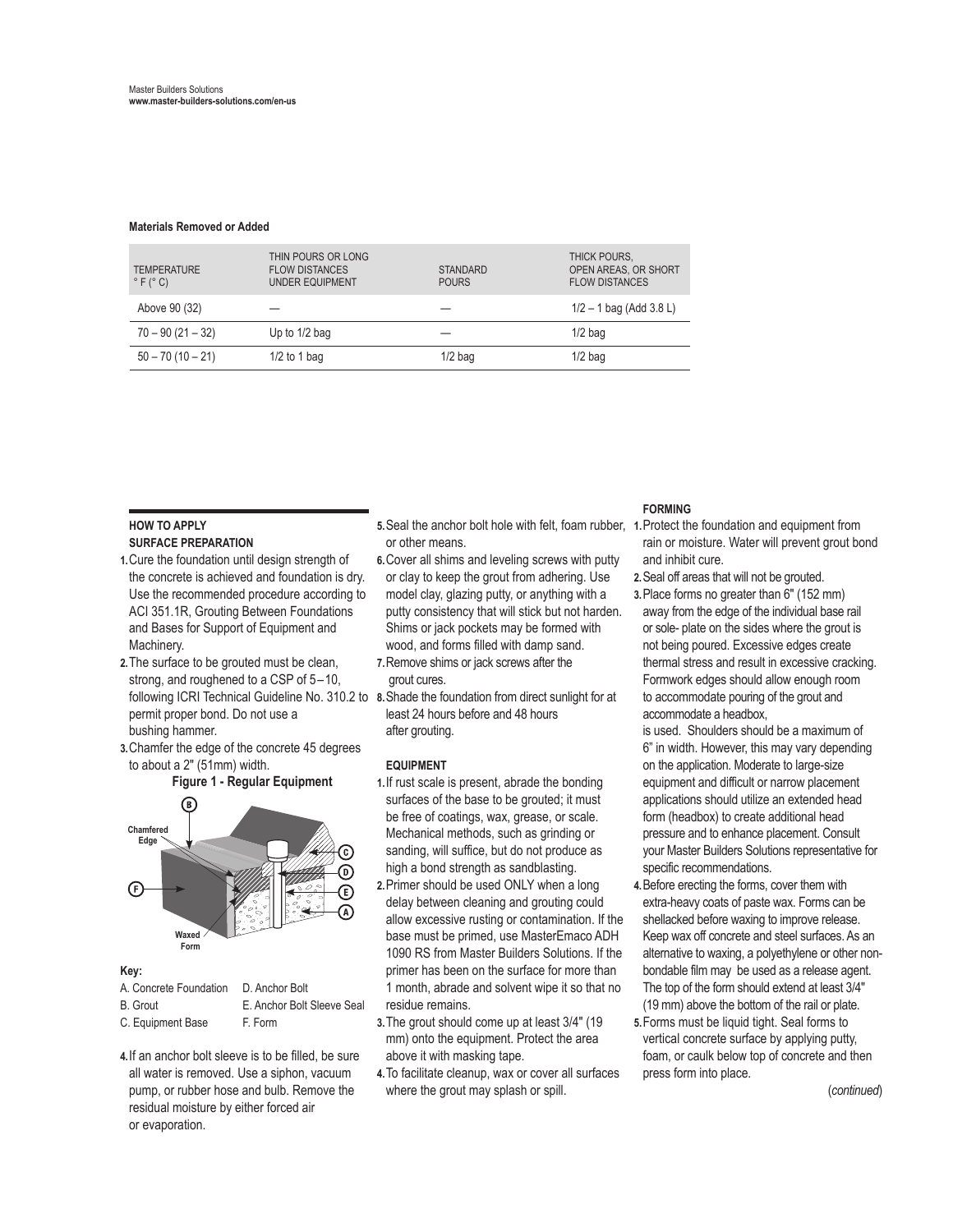**6.**Expansion joints will reduce the possibility of cracking. On multiple soleplate installations, each . soleplate may be isolated. Expansion joints can be made with any material that is resistant to oils and chemicals in the environment and will not allow penetration to the concrete foundation. Oil resistant, closed-cell foam works best. For more information contact your Master Builders Solutions representative or Technical Service.

#### **MIXING**

- **1.**Aggregate must be completely dry.
- **2.**Precondition all components to 70oF (21oC) for 24 hours before using.
- **3.**Pour the hardener (Part B) into a pail of grout resin (Part A) and stir by hand, using a spatula or paint stirring paddle, until well mixed to a uniform amber color.
- **4.**Pour the mixed liquids into a horizontal shaft mortar mixer or a Kol type mixer without delay.
- **5.**Add the grout aggregate, one bag at a time, and mix only until aggregate is completely wetted out to avoid air entrapment. Start the mixer just prior to adding the last bag of aggregate. Caution: Always add aggregate to the mixer after the premixed liquids have been poured in.
- **6.**Pour the grout into a wheelbarrow or buckets for transporting to pour-site. Remove it from the wheelbarrow within 15 minutes.
- **7.**After the pour is complete, remove uncured epoxy from the mixer, wheelbarrow and tools with soap and water or a citrus degreaser. Cured material must be removed mechanically.

#### **PUMPING MASTERFLOW 649**

- Condition all grouting materials as close to 70° F (21.1° C) as possible. If an accelerator is used, a grout temperature of 60–65° F (15.6–18.3° C) is acceptable.
- Proper equipment is critical to successful pumping of epoxy grouts. Peristaltic and piston pumps are recommended.
- Grout should be pumped through the shortest distance possible. The maximum distance should be limited to 50 ft (15.2 m)
- For pumping distances greater than 10 ft (3 m), a 1-½ in (38 mm) diameter, PVC pipe should be used to convey grout from the pump outlet to the base of the equipment being grouted. A flexible, seamless, clear vinyl hose should be attached to the end of the PVC pipe to manipulate the grout into the grouting holes

or around the forms.

- material that can contaminate the epoxy grout. 2. For flat bottom plates and bases, pour the • Prime the pump and pump lines with the neat epoxy resin or vegetable oil. Never prime the pump and hose with water or any other Purge the pump, pipe and hose of all priming material prior to pumping the grout.
- High flow mixes (three bags of aggregate per full units of resin and hardener) are much easier to pump than fully loaded mixes (four bags of aggregate). Jobsite and weather conditions will influence the aggregate loading that can be pumped successfully. Never use less than three bags or more than four bags of aggregate fill per full unit of resin and hardener.
- begin pumping with a three-bag mix, to ensure 5. Where grout cannot be adequately worked to • Regardless of required aggregate fill ratio, wet-out of the pump and lines. If a four-bag mix is desired, the aggregate loading should be increased on subsequent mixes in half bag increments.
- Once the grouting operation begins do not allow the pump to run out of material until the piece of equipment is completely grouted.
- Install the tip of the pump line through the grout holes in the equipment or between the formwork and the baseplate. Try to keep the tip of the grout line in sight whenever possible. Keep the pump line submerged in the grout and slowly withdraw it as the grout fills up under the application area. Avoid creating air pockets at all times.
- As the grout fills the space beneath the baseplate, and can be seen at the next grout hole or at the edge of the formwork on the opposite side, move the pump line to the next grout hole or down the length of the form and continue pumping.
- The pump and hose should be cleaned every 1-1/2 to 2 hours. If cleaned more frequently, soap and water will be effective; otherwise, a citrus degreaser should be used and followed with a final flush using vegetable oil.
- When the installation is complete, immediately clean the pump and lines.

 \* Contact the pump equipment manufacturer for additional information on the use and operation of their pumps.

#### **PLACEMENT**

- **1.**Pour the grout into a wheelbarrow or buckets for transporting to pour-site. Remove it from the wheelbarrow within 15 minutes.
- grout from one side through to the other across the short dimension.
- **3.**When grouting closed areas, prevent air entrapment by starting at one end of the form and filling the cavity completely while advancing toward the other end.
- **4.**Masterflow 649 grout will flow, but it can be aided with pushing tools like banding straps or plywood strips. Push with long, slow strokes rather than short jabs until no air pockets remain under the frames. DO NOT VIBRATE.
- fill the cavity (because of large size or limited space), a head box will greatly assist flow. Use a sturdy wooden box or sheet metal funnel about 1–2 ft (0.3–0.6 m).
- **6.**Check frequently for leaks. Leaks do not selfseal. If not stopped, they will cause voids.
- **7.**If a multi-pour installation is necessary, sprinkle a small amount of MasterFlow 649 aggregate on the first pour's surface as the grout solidifies. Before placement of the second pour, brush the loose aggregate from the first pour's surface. Another method is to sandblast and brush clean the first pour's surface.
- **8.**Use expansion joints as necessary to minimize cracking. Consult Technical Service for recommendations.

#### **CLEANUP**

After the pour is complete, remove uncured epoxy from the mixer, wheelbarrow and tools with soap and water or a citrus degreaser. Cured material must be removed mechanically.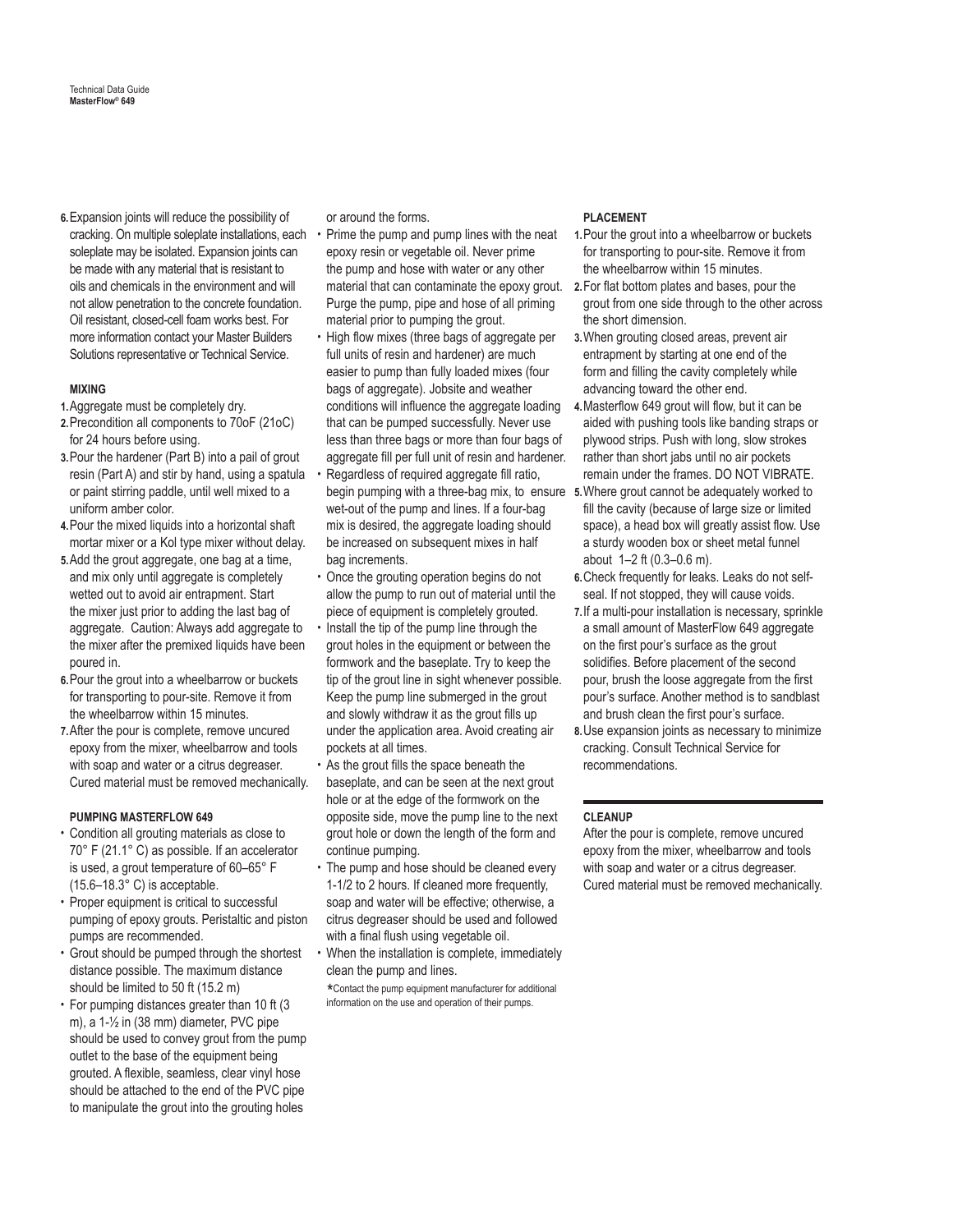#### **WORKING TIME**

The following chart shows the working time for a fresh grout mix at various ambient temperatures. The working time begins when the hardener is added to the resin. **Do not let resin and hardener stand without adding aggregate.** This material produces an exothermic. If the material exotherms without aggregate, the temperature can cause decomposition or gassing, releasing potentially hazardous fumes. If the catalyzed resin cannot be used immediately, spread the material over a large open surface, which will allow the heat to dissipate normally. These working times assume product has been properly preconditioned for cold or hot weather use.

#### **Working Time**

| TEMPERATURE, °F (° C) | <b>MINUTES</b> |
|-----------------------|----------------|
| 90(32)                | $50 - 60$      |
| 70 (21)               | $90 - 120$     |
| 50(10)                | $120 - 150$    |
|                       |                |

#### **COLD-WEATHER CURING**

For cold weather grouting use Masterflow 640 Accelerator. Refer to the Masterflow 640 Accelerator data sheet.

- **1.**The foundation and the equipment base will probably be cooler than room temperature unless room temperature has been constant for some time. Use the foundation and engine temperature, therefore, in estimating cure time.
- **2.**Temperature variances between day and night, ambient and substrate or baseplate, require field judgment for assessing when the grout has cured. Cured grout should have a solid, almost metallic feel when struck with a hammer. Be sure to check as close to the base of the equipment as possible.

#### **HOT-WEATHER GROUTING**

- **1.**Special care must be exercised when grouting at elevated temperatures, to reduce risks of premature hardening and subsequent cracking.
- **2.**If the packaged grout is above 90° F (32° C), chill the sealed pails of grout resin in a tub of ice or cover the pails with water-soaked burlap to cool the grout to 70° F (21° C).
- **3.**Provide shade from direct sunlight for at least 24 hours before and 48 hours after grouting.

#### **COLD-WEATHER GROUTING**

- **1.**Temperatures below 60° F (16° C) make the grout stiff and hard to handle and significantly increase the cure time. The baseplate and foundation may be much cooler than room temperature. In cold weather, store materials in a warm place. For best handling, the temperature of the grout components and mixing equipment should be at least 70° F (21° C).
- **2.**When baseplate and foundation temperatures (measured by a contact thermometer) are less than 50° F (10° C), heating of the area may be necessary.
- **3.**If heating is required, erect an enclosure around the equipment and foundation to be grouted. Forced air or infrared heaters may be used to obtain the necessary heat to increase the baseplate and foundation temperatures to 50 to 70° F (10 to 21° C). Avoid local hot spots. Apply heat 1–2 days in advance of grouting to achieve uniform baseplate and foundation temperatures. Avoid exposure to exhaust from heating equipment. Remove heat during grout placement.
- **4.**For temperatures from 40 to 50° F (4 to 10° C),
- consider using Masterflow 640 Grout Accelerator to accelerate strength development.

#### **FILL RATIO**

• The fill ratio is the weight of aggregate compared to the combined resin and hardener components. Masterflow 649 is used at a variable fill ratio from the standard 6.75: 1 ratio to as low as 5.06:1 (high-flow version).

• The standard 1.73 ft<sup>3</sup> (0.049 m<sup>3</sup>) unit of

Masterflow 649 includes 188 lbs (85.2 kg) of aggregate (or four 47 lb bags). This 6.75:1 fill ratio can be reduced to as low as three bags or a 5.06:1 fill ratio yielding 1.34 ft<sup>3</sup> (0.038 m<sup>3</sup>). •For projects requiring a fill ratio different from the standard 4 bag mix, simply determine how many bags of aggregate will be used (number of bags x number of units) and purchase the components (resin, hardener, and aggregate) separately.

#### **Fill Ratio Guideline**

|                                                       | <b>1.73 FT3 UNIT</b><br>VERY THIN POURS OR STANDARD<br>TEMPERATURE VERY LONG DISTANCES POURS |           |
|-------------------------------------------------------|----------------------------------------------------------------------------------------------|-----------|
| > 90° F<br>$( > 32^{\circ} C)$                        |                                                                                              |           |
| 70 to 90° F<br>(21 to 32° C)                          | Up to 1/2 bag                                                                                |           |
| 50 to 70° F<br>(10 to 21° C)                          | $1/2$ to 1 bag                                                                               | $1/2$ bag |
| The chart above provides quidelines for the amount of |                                                                                              |           |

aggregate that can be removed from a 1.73 ft<sup>3</sup> unit in order to optimize flow and cost per  $ft<sup>3</sup>$ . A maximum of 12 lbs of aggregate can be removed from a 0.43 ft<sup>3</sup> unit.

#### **WASTE DISPOSAL METHOD**

This product when discarded or disposed of, is not listed as a hazardous waste in federal regulations. Dispose of in a landfill in accordance with local regulations. For additional information on personal protective equipment, first aid, and emergency procedures, refer to the product Safety Data Sheet (SDS) on the job site or contact the company at the address or phone numbers given below.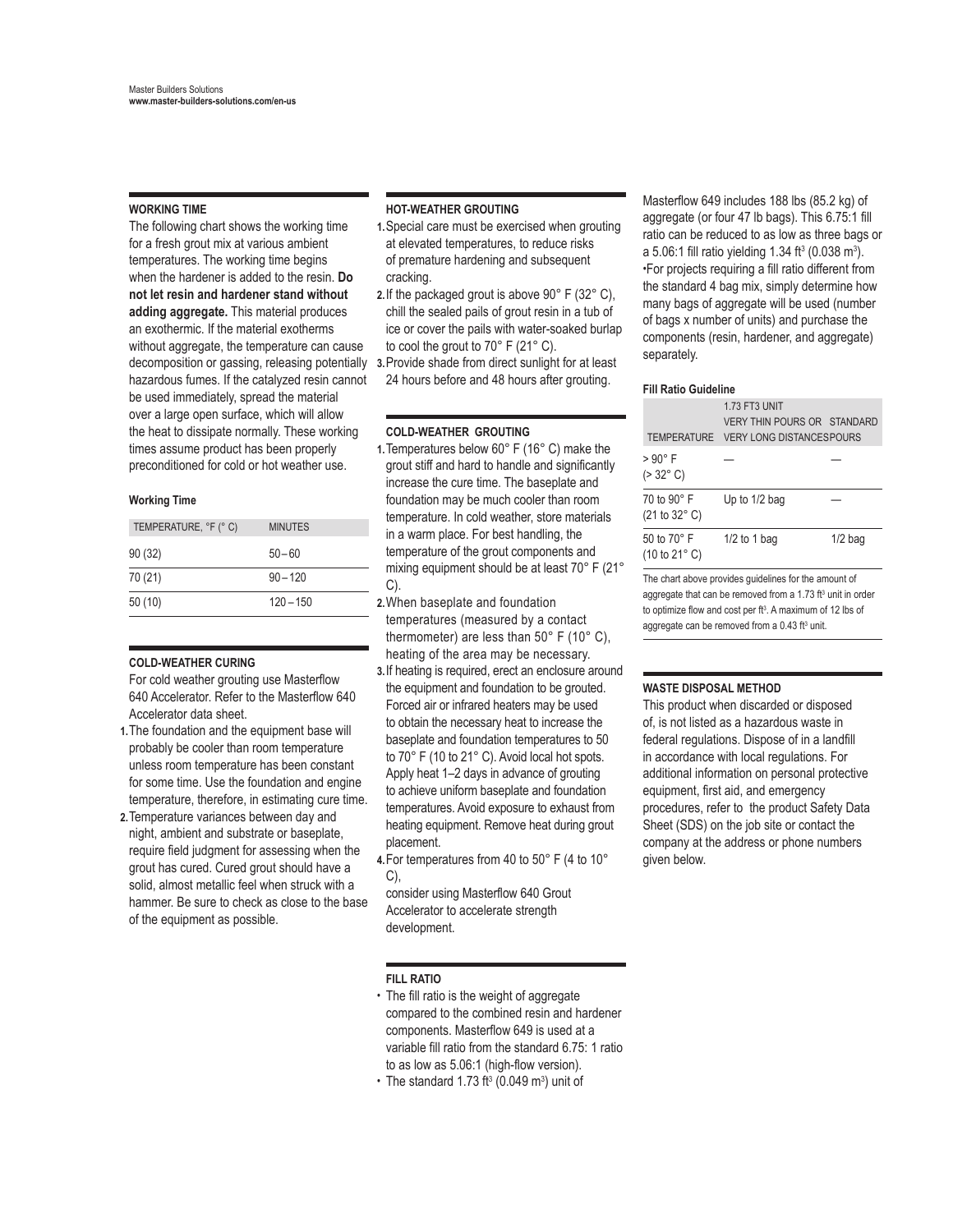



**Figure 5 - Typical Epoxy Chock Application**

## **Key**

| A. Concrete Foundation     | F. Form             |  |
|----------------------------|---------------------|--|
| <b>B.</b> Grout            | G.Soleplate or Rail |  |
| C. Equipment Base          | H. Shim or Chock    |  |
| D. Anchor Bolt             | I. Expansion Joint  |  |
| E. Anchor Bolt Sleeve Seal |                     |  |

#### **FOR BEST PERFORMANCE**

- Do not add solvent, water, or any other material to the grout.
- Do not alter the resin or hardener proportions.
- Contact your local representative for a pre-job conference to plan the installation.
	- For guidelines on specific anchor-bolt applications, contact Technical Service.
	- Always use a head box when placing less than 1" (25 mm) depths.
	- Substrate temperature must be greater than 50° F (10° C).
	- Cold material will exhibit decreased flowability and reduced strength development.
	- Minimum placement thickness is 1/2" (13 mm). Consult your Master Builders Solutions representative before placing lifts more than 6" (152 mm) in depth.
- Chamfering the concrete edge helps reduce thermal cracking. Following proper installation procedures also reduces the potential for cracking.
- For professional use only; not for sale to or use by the general public.
- Make certain the most current versions of product data sheet and SDS are being used; call Customer Service (1-800-433-9517) to verify the most current version.
- Proper application is the responsibility of the user. Field visits by Master Builders Solutions personnel are for the purpose of making technical recommendations only and not for supervising or providing quality control on the iobsite.

### **HEALTH, SAFETY AND ENVIRONMENTAL**

Read, understand and follow all Safety Data Sheets and product label information for this product prior to use. The SDS can be obtained by visiting www.master-builders-solutions.com/ en-us, e-mailing your request to mbsbscst@ mbcc-group.com or calling 1(800)433-9517. Use only as directed.

**IN CASE OF EMERGENCY: Call CHEMTEL +1 (800) 255-3924 or if outside the US or Canada, +1 (813) 248-0585.**